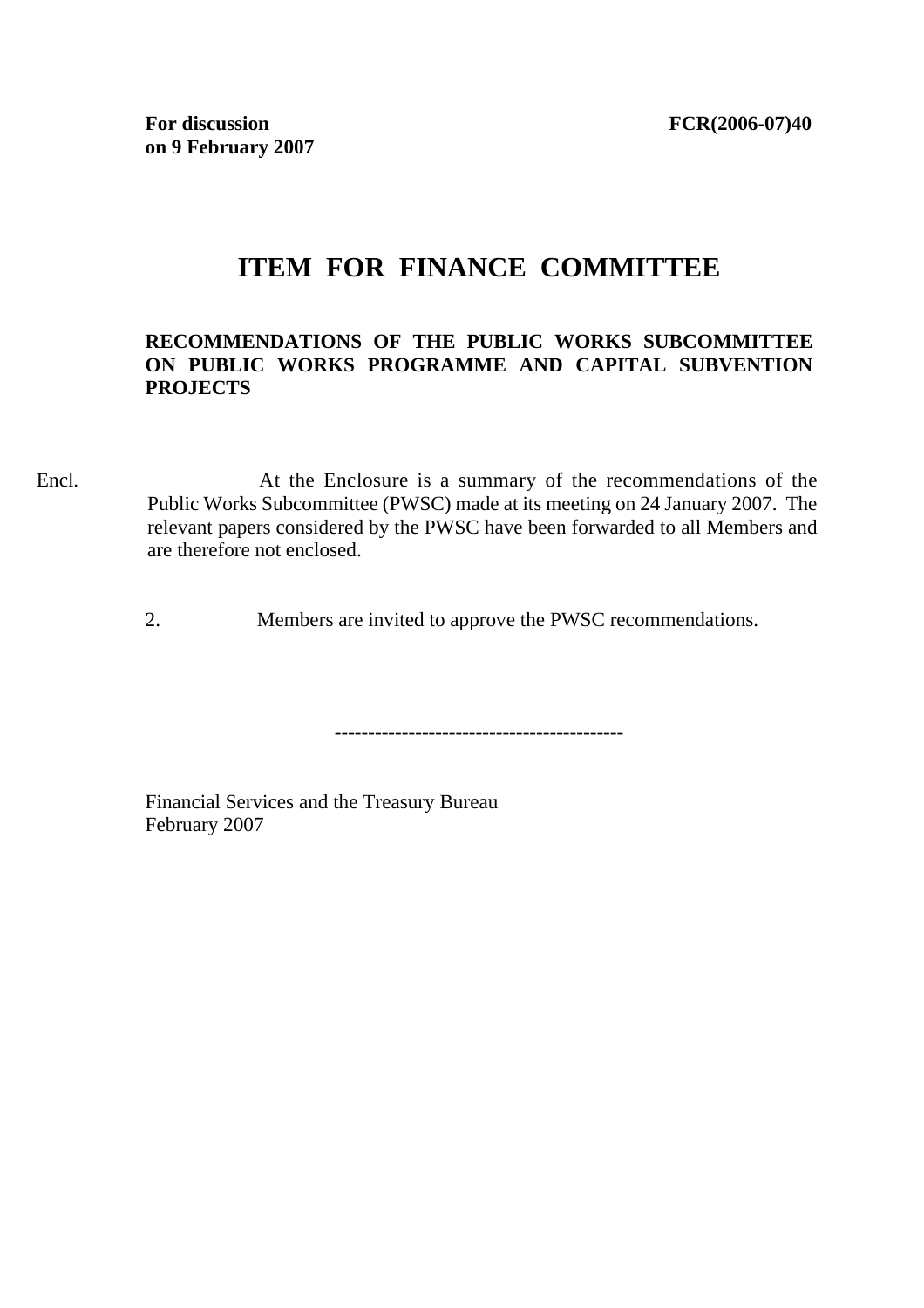## **Enclosure to FCR(2006-07)40**

## **Summary of the Recommendations of the Public Works Subcommittee made at its meeting on 24 January 2007**

| <b>Project code</b>                                     | <b>Project description</b>                                             | <b>Recommendation</b>                                                                                                                                                                                                                         |
|---------------------------------------------------------|------------------------------------------------------------------------|-----------------------------------------------------------------------------------------------------------------------------------------------------------------------------------------------------------------------------------------------|
| <b>53RE &amp; 54RE</b><br>PWSC(2006-07)64<br>(Head 703) | Improvement to Hong Kong<br>Coliseum                                   | To recommend to Finance Committee –                                                                                                                                                                                                           |
|                                                         | Improvement<br>Queen<br>to<br><b>Elizabeth Stadium</b>                 | upgrading<br><b>53RE</b><br>$\sigma f$<br>$(a)$ the<br>to<br>Category A at<br>estimated<br>an<br>\$168.6 million<br>of<br>cost<br>in<br>money-of-the-day<br>for<br>prices<br>carrying out improvement works at<br>the Hong Kong Coliseum; and |
|                                                         |                                                                        | upgrading of<br><b>54RE</b><br>$(b)$ the<br>to<br>Category A at<br>estimated<br>an<br>of<br>$$112.3$ million<br>cost<br>in<br>money-of-the-day<br>prices<br>for<br>carrying out improvement works at<br>the Queen Elizabeth Stadium.          |
| <b>248RS</b><br>PWSC(2006-07)65<br>(Head 703)           | <b>Improvement to Kowloon Park</b><br><b>Swimming Pool</b>             | To recommend to Finance Committee<br>the upgrading of 248RS to Category A at<br>an estimated cost of \$155.0 million in<br>money-of-the-day prices for carrying out<br>improvement works to Kowloon Park<br>Swimming Pool.                    |
| <b>246RS</b>                                            | Improvement to Hong Kong<br>Stadium                                    | To recommend to Finance Committee<br>the upgrading of the following projects to                                                                                                                                                               |
| <b>249RS</b>                                            | Improvement to Hong Kong<br><b>Squash Centre</b>                       | Category A for the improvement works<br>to nine sports venues designated for                                                                                                                                                                  |
| <b>250RS</b>                                            | Improvement to Lai Chi Kok<br>Park Sports Centre                       | holding East Asian Games in 2009 at a<br>total estimated cost of \$314.0 million in                                                                                                                                                           |
| <b>251RS</b>                                            | <b>Improvement to Western Park</b><br><b>Sports Centre</b>             | money-of-the-day (MOD) prices –                                                                                                                                                                                                               |
| <b>253RS</b>                                            | Improvement to Shek Kip Mei<br>Park Sports Centre                      | <b>246RS</b><br>estimated<br>(a)<br>at<br>an<br>cost<br>of \$55.4 million in MOD prices;                                                                                                                                                      |
| <b>254RS</b>                                            | Improvement to Siu Sai Wan<br><b>Sports Ground</b>                     | <b>249RS</b><br>estimated<br>at<br>an<br>(b)<br>cost<br>of \$20.6 million in MOD prices;                                                                                                                                                      |
| 255RS                                                   | <b>Improvement to Stanley Main</b><br><b>Beach Water Sports Centre</b> | <b>250RS</b><br>estimated<br>(c)<br>at<br>cost<br>an<br>of \$30.2 million in MOD prices;                                                                                                                                                      |
| <b>257RS</b>                                            | <b>Improvement to Tseung Kwan</b><br><b>O</b> Sports Centre            | <b>251RS</b><br>estimated<br>at<br>(d)<br>an<br>cost<br>of \$81.7 million in MOD prices;                                                                                                                                                      |